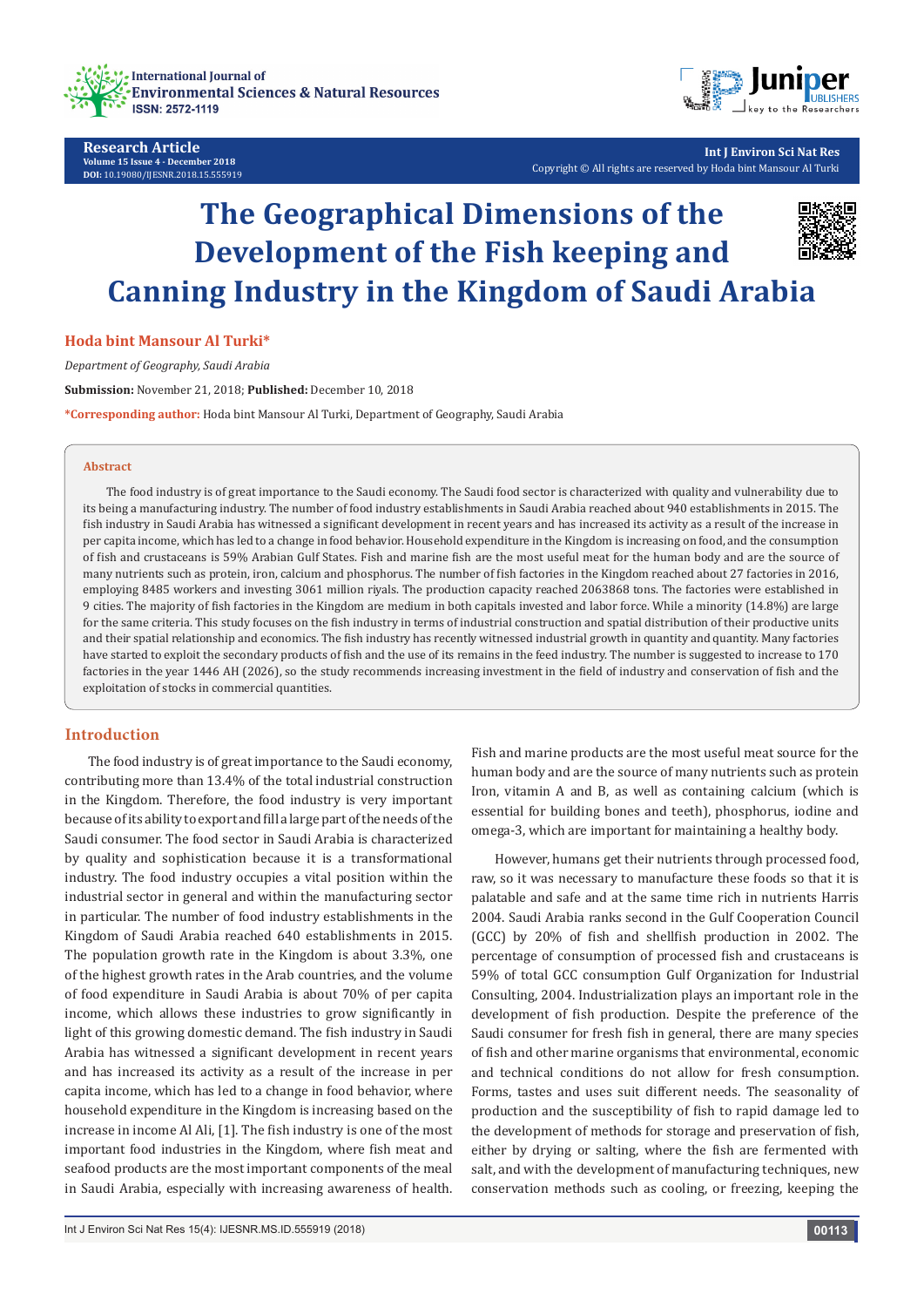fish frozen for up to six months, which helps to export to remote areas, as well as canning where there are types of fish are suitable only for packaging [2-4].

In the Red Sea there is tuna fish, sardines and mackerel, which are seasonal and these fish suitable for packaging. Smoking is another method in fish manufacturing where the smoke is shed on the fish to cook slowly. Despite the importance of this industry in the Kingdom, the geographical studies that dealt with research and geographical analysis is very few. This study presents the current reality of the fish industry in the Kingdom in details supported by the necessary statistics such as the inventory of factories, employment and production capacity of these factories as well as capital exploited. It also examines the development of this industry during the past years and future plans. The study also investigates the pattern of geographical distribution of this industry in the cities of the Kingdom using four variables known as the basis of measurement which are: enterprises, employment, capital, spatial distribution, and analysis of the economic characteristics of the industry. It also aims at providing a geographical evaluation of the sites of this industry through the application of some methods of measuring the industrial sites. Moreover, it explores the knowledge of the structure, the amount of annual production, the problems and difficulties facing the industry and finally it proposes the necessary recommendations for these issues.

# **Problem of the study**

The Kingdom of Saudi Arabia has a long coastline and is known for its vast amounts of fish. In the West, there are 2,600 km long coasts on the Red Sea, 180 km of the Gulf of Aqaba. Its Red Sea coast is about 80% of the Red Sea coast, including the length of its coast in the East overlooking the Arabian Gulf which is about 1200 km Saudi Geological Survey, 2017.According to the statistics of the Ministry of Commerce and Industry, the number of fish factories in the Kingdom reached about 27 factories, and there is little budget in the consumer market represented by the population of the Kingdom of Saudi Arabia, which are more than 31 million people General Authority for Statistics, 2015. Studies indicate an increase in fish per capita in the Kingdom of 8 kg / year, while the World Health Organization recommends eating 25 kg fish / person / year Tharwat 2012. With the increase in population growth in the Kingdom, there is a type of food gap between production and consumption of fish, as the production of natural fisheries from the Red Sea and the Arabian Gulf does not exceed 90053 tons for the year 2013 Statistical Yearbook. This production does not meet the growing demand of the population and therefore the trend towards fish farming, where the Ministry of Agriculture established the Fishery Center (Fish Farming Center) in 1982, which is located on the Red Sea coast in northern Abhor [5-8].

This center supports the fish farming industry in the Kingdom and the selection of marine fish species in addition to the evaluation of aquaculture projects. The center also provides the private sector with fish and shrimp pellets. (Ministry of Agriculture and Water, 2011). The State places great importance to the fish industry by contributing to the development of the fish industry. The Government has exerted many efforts to develop traditional methods of fishing in modern ways through its contribution to the Saudi Deep Sea Fisheries Company, Fish in both Jeddah and Dammam to determine the places where the fish are located in large quantities, to know the fish species, to update the fishing methods, as well as the researches related to their manufacture and conservation and experiences and technical knowledge in this area Abdullah. Therefore, this study examines the fish industry and analyzes the industrial construction and spatial distribution of their productive units and their spatial relationship and economies. The research problem investigated here is the possibility to fill in the gap between the availability of the most important elements of the success of this industry in the Kingdom especially the raw material (fish and marine products) and the productivity of the existing industrial constructions.

# **Objectives of the study**

This study aims to achieve the following objectives:

- **a)** Present the economic history of the fish industry and its analysis and development in the Kingdom. Produce the knowledge about the geographical distribution of fish plants in the Kingdom.
- **b)** Identify the geographical and economic characteristics of the fish industry in Saudi Arabia.
- **c)** Analyzing the factors of settlement and linking it with the theories of industrial endowment.

# **Area of the Study**

The study area includes Saudi Arabia, which is located in the Arabian Peninsula, in the extreme south-west of Asia. Its territory is limited to the widths 16 and 32 north, the longitudes 34 and 55 east, and the cancer orbit line (30-23 nm) and its center Saudi Geological Survey. It has an area of about 2 million km2, and its population in 2015 is about 31,742,308 million people General Organization for Statistics. The endemic cities are the distribution areas required for the study [9-11].

## **Time Frame of the Study**

The time frame for the study of the fish industry in Saudi Arabia extends to 1389 AH, the date of the beginning of the end of the industry in the Kingdom until 1437 AH / 2016, the latest statistics obtained from the Ministry of Commerce and Industry in the Kingdom.

# **The Approach of the Study**

This study focuses on the fish industry in Saudi Arabia. The descriptive approach will be used to describe the phenomenon under study with the use of quantitative methods in analysis and reasoning (Lorenz curve, standard deviation, geographic correlation coefficient, relative significance coefficient) As well as the use of comparative inductive methodology. The data used in the industrial statistical evidence is issued by the Department of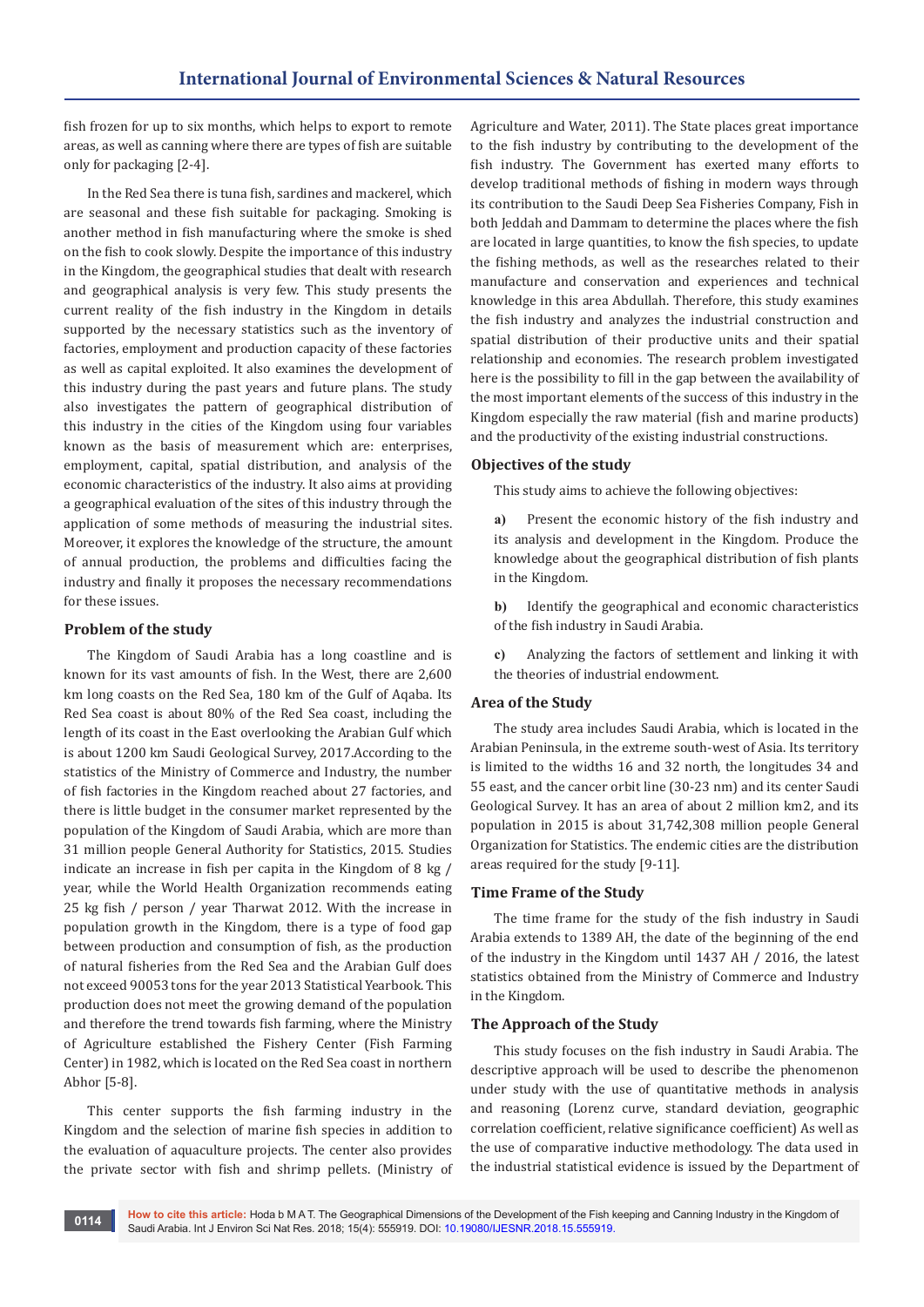Statistics and Industrial Information in the Ministry of Commerce and Industry. The variables of the study include the date of commencement of production of fish factories, their number, production capacity, number of workers, capital invested, and location of all factories. This study relied on the use of statistical programs as methods of analysis and reasoning, including statistical programs such as SPSS and GIS.

# **Research Topics and Study Literature**

Despite the importance of the fish industry, the geographical studies that dealt with research and geographical analysis are almost rare. On the other hand, the general studies of fish are many, whereas the geographical studies of the industry and fish products are very rare and may be due to the fact that the fish industry classified under the food industry and thus considered as part of it. However, the fish industry and its products were studied as part of the geographical studies that dealt with food industries in the city of Riyadh as in the study Al-Hurra,1409H, which dealt with the classification of food industries in the city of Riyadh in terms of numbers, manpower and capital invested in this industry. This study dealt with the fish industry and its products, which showed the absence of this

type of industry within the city of Riyadh because it is an internal city that does not overlook the sea and this type of industry goes to the raw material (fish quickly damaged).

Al Hurra said that Saudi Fish Company is marketing its production in the city of Riyadh as well as other imported products. Al-Ahmad (1406H) studied the food industries in the Kingdom of Saudi Arabia and was exposed to the study of the types of food industries. He divided it into food industries using vegetable raw materials, food industries using animal raw materials and food industries using animal and vegetable raw materials. He concluded that it is limited to one factory located in Dammam, where the company takes the task of fishing from the waters of the Arabian Gulf and the Red Sea and then preserves the fish so that they can be used at other times. Abdullah (1989) studied the economics of the food industry in Saudi Arabia in which he discussed the importance of food industries. He also tried to focus on the economic aspect of food industries such as labor and capital.

The study pointed out that the amount of fish that can be caught from the coast of the Kingdom is very much compared with what is actually produced, so much that self-sufficiency can be achieved from some species of fish, and even some production can be exported. However, this study focused primarily on economic characteristics without resorting to analysis and highlighting examples. These two studies have been conducted through a number of years, currently many of the economic features and geographical distribution of the food industries have changed, making their use limited. The study of the Gulf Organization for Industrial Consultancy deals with the food industries in the GCC countries (2004). This study focuses on the general features of the food industries in the GCC countries and dealt with the

development of the number of factories, capital invested and employment in food industries in the

#### GCC countries.

The fish processing industry in the GCC countries is limited due to the lack of large quantities of fish for processing, and most GCC consumers prefer fresh fish. More than half of the fish processing plants are concentrated in Oman, followed by the UAE and Saudi Arabia with 6 factories in 2003. Tharwat 2012 studied the reality and future of fish wealth in the Kingdom of Saudi Arabia in which fish production, exports and imports of this commodity were studied, along with the fishing methods used. The study also deals with fish farming it focuses on the spatial distribution of this industry and its characteristics as it is a non-geographical study. This current research is considered a specialized study, as far as the researcher is concerned, there is no specialized geographical study in the fish industry and its products in the Kingdom of Saudi Arabia, which adds to the importance of this study, as it fills the gaps in the Arab library to benefit researchers and those interested in industry in the Kingdom of Arabia Saudi.

#### **Second: The Development of the Fish Industry**

The livestock sector and its industries are an extension of the agricultural sector in the Kingdom. This sector has benefited greatly from the state's development and support programs for the agricultural sector. Many fish factories have received much support, attention and encouragement, which enabled them to build their infrastructure. The fish industry in the Kingdom started in 1389 with a factory in Dammam for the fishing and packing of shrimp, with an annual production of 160 tons. The second plant, which was established in 1396 AH in Dammam, also produces fresh and frozen fish in the area of 3000 tons annually of shrimp. A third plant was set up in Jeddah in the same year and is processing and freezing fish around 5500 tons, as well as processing and packing 3,000 tons of shrimp. The fourth plant was established in Jeddah in 1399 AH and it freezes 700 tons of fish.

| <b>Type</b>                            | 2010  | 2011  | 2012  | 2013  | 2014 |
|----------------------------------------|-------|-------|-------|-------|------|
| Caught from the<br>Red Sea             | 95401 | 70212 | 70052 | 70015 |      |
| Caught from the<br>Arabian Gulf        | 21555 | 25654 | 25262 | 25256 |      |
| Caught from<br>international<br>waters | 5     | 5     | 5     | 5     |      |
| Production of fish<br>farms            | 76261 | 76729 | 76502 | 76561 |      |
| Total                                  | 20155 | 15207 | 51111 | 15502 |      |

**Table 1:** Development of fish and shrimp production (in tons) in Saudi Arabia.

**Source:** Statistical Yearbook, No. 51, Supreme Commission for Statistics, 2015.

The establishment of the Saudi Fish Company in 1403 is a qualitative leap in the fish industry. It was established as a joint stock company, which owns 40% of the shares in addition to a private sector, that owns 60% of the shares distributed to the founders (30.4%) and the public 29.6%) Abdullah, 1409. The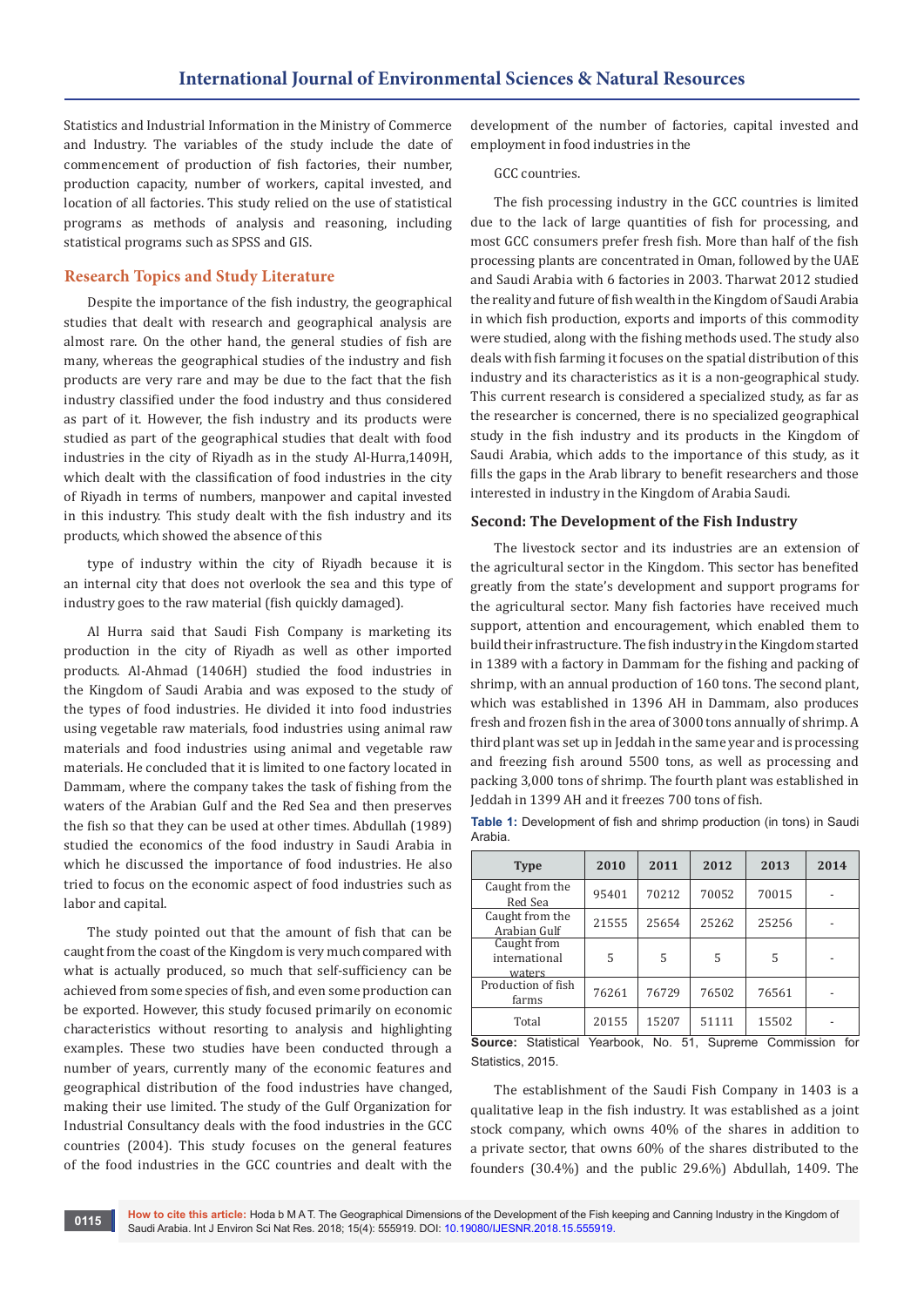company was established with a capital of 62 million riyals to invest in the living aquatic resources of the Kingdom's regional and international waters, manufacturing and marketing them inside and outside the Kingdom. Then more factories were established,

but at a slow rate around one or two annually, with a complete stop during the years 1407 AH, 1420 AH, 1425 AH, 1427 AH, 1431 H (Table 1) and (Figures 1 & 2).





| Table 2: Development of the Number of Fish Factories in the Kingdom of Saudi Arabia During the period (1389 H - 1436 H). |  |  |  |
|--------------------------------------------------------------------------------------------------------------------------|--|--|--|

| Accumulative no. | Number of factories started to<br>produce | Years | <b>Accumulative number</b> | Number of factories started<br>to produce | years |
|------------------|-------------------------------------------|-------|----------------------------|-------------------------------------------|-------|
| 98               |                                           | 9241  |                            |                                           | 9831  |
| 98               | $\overline{\phantom{a}}$                  | 9241  |                            |                                           | 9811  |
| 92               | q                                         | 9243  | $\mathbf{\Omega}$          | 4                                         | 9811  |
| 95               | q                                         | 9241  |                            | $\mathsf{q}$                              | 9248  |
| 91               | q                                         | 9284  |                            | $\overline{\phantom{0}}$                  | 9241  |
| 91               |                                           | 9289  |                            |                                           | 9294  |
| 91               | q                                         | 9284  |                            | Q                                         | 9292  |
| 44               | q                                         | 9282  |                            |                                           | 9293  |
| 42               |                                           | 9285  |                            | $\overline{\phantom{0}}$                  | 9244  |
| 41               |                                           | 9281  | 94                         |                                           | 9244  |

**How to cite this article:** Hoda b M A T. The Geographical Dimensions of the Development of the Fish keeping and Canning Industry in the Kingdom of Saudi Arabia. Int J Environ Sci Nat Res. 2018; 15(4): 555919. DOI: [10.19080/IJESNR.2018.15.555919.](http://dx.doi.org/10.19080/IJESNR.2018.15.555919) **<sup>0116</sup>**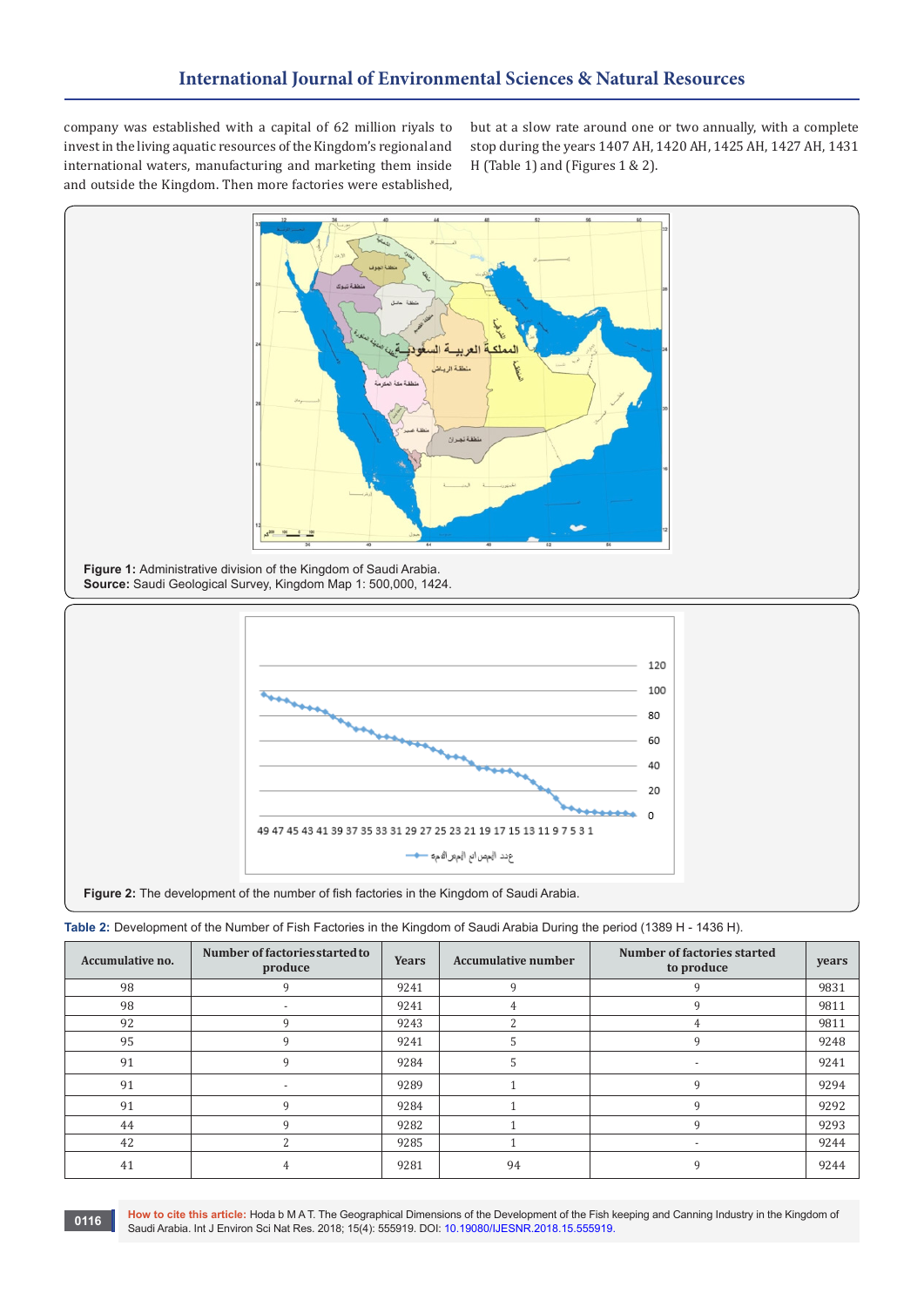# **International Journal of Environmental Sciences & Natural Resources**

|       | חרר<br>,<br>____ |  | , ,                      |
|-------|------------------|--|--------------------------|
| Total |                  |  | $\overline{\phantom{a}}$ |

**Source:** Prepared by the researcher based on unpublished statistical data from the Ministry of Commerce and Industry for 2016 and the Statistical Yearbook, Department of Statistics and Industrial Information for 2016.

Before reviewing the development of this industry, fish production in the Kingdom must be addressed because it provides the industry with the most important element of the raw materials necessary for its existence, namely fish and other marine products. The fish production in the Kingdom reached about 90053 tons in 2013 (Table 1) of which 63984 comes from marine fisheries on the Red Sea and the Arabian Gulf, representing 71.1% of the total production, while 26069 tons of fish farms represent 28.9% of the total production. Fish production in the Red Sea amounted to 25598 tons, representing 28.4% of the total marine fisheries production. Production from the Arabian Gulf reached 38386 tons and accounted for 42.6% of the total marine fisheries production in the Kingdom. The most important types of fish in the Red Sea are Bagha, Hadaba, Albayad, kanad, hamour, tuna and sharks. In the Arabian Gulf there are Shaar, squid Khodar and shrimp. The following section presents the specific features of each historical stage and examines its industrial construction in order to trace of the fish industry and its geographical features (Table 2).

#### **The first phase 1389 - 1402 H**

This stage represents the beginning of the stages of establishment and economic construction of most of the economic sectors of the country. It witnessed the growing interest in the government manufacturing industries as well as industry and electricity, which has played a role in the development of economic activities, including industry. Although this phase (1394 H) represents the stage of economic boom in the wake of the unprecedented rise in oil prices, the fish industry has not increased and the rates of development of the factories remained as they are. The fish industry was limited to the freezing and processing of fish and shrimp only as most of the production is sold fresh.

## **The Second Phase 1403 - 1433 H**

This phase witnessed steady growth in the fish industry in terms of quantity, quality and production. In 1403 AH, the Saudi Fish Company was established with the support of the government to encourage and market the fish industry inside and outside the Kingdom. There is no fish and sardine, tuna, canning during this stage because local production does not meet the growing demand for fresh fish. Most Saudi markets were flooded with sardine, tuna, fish fingers and imported fish from abroad, as well as fresh, frozen and imported fish, to fill the deficit in local production, which covered only 40 percent of the domestic consumption of fish Abdullah, 1409.

# **The Third Phase (1435 – 1437) H**

This stage witnessed industrial growth, especially since most of the factories started in the process of packing and processing the fish in various modern ways, including the manufacture of tuna, sausages, cold meat and fillet of fish meat and fish fingers. New centers for this industry have emerged at this stage: AlLayth, Al-Ayoun, Al-Khobar, Qatif, Bahra and Makkah. At this stage, which witnessed the growth of industrial quantity and quality, it turns out that many factories began to invest the by-products of fish, such as the manufacture of shark products by extracting its oil and the use of its residues feed. The waste is used from canning and freezing and smoking in oil extraction, and grinding as a fish powder, poultry and animal feed industry due to its high protein content.

# **Third: Geographical Distribution of Fish Plants in Saudi Arabia**

Before we discuss the geographical distribution of this industry, it should be noted that despite the Kingdom's efforts to develop the fish industry and increase the local production of fish to exceed the daily need for fresh fish, the Kingdom is still dependent on the completion of its requirements for fish to import from abroad Fresh, frozen and canned fish. It was found that the percentage of factories that use local fish and lakes as basic materials in their products amounted to about 11.5 of the food industry factories. Tuna is the most popular in food processing, accounting for 49% while the rest of the sea is about 17% Alhara, 2012. On the other hand, fish and marine products is a perishable commodity after manufacture, as well as being a material of great weight loss at manufacturing, and therefore according to the economic rule contained in the theory of Alfred Weber11 (Theory) founded by the German statistical (Alfred Weber) in 1909 in his theory of endemic industries, and this theory aims to determine the good places for the concentration of industries. (Weber proposed that the cost of that the industry whose products are damaged fast must kept near markets so that it can be distributed quickly.

Pearson correlation coefficient was calculated between the number of workers in the industry and the total population in the Kingdom which reached (0.91). This confirms that processed fish represent a large part of the food components in Saudi society. Areas of the industry have been divided into three administrative regions: Eastern Province, Makkah and Riyadh. (Figure 3) and (Table 3) show that the 27 fish factories in the Kingdom of Saudi Arabia were distributed to nine sites that are centers of the fish industry in the Kingdom. The geographical distribution is characterized by the concentration pattern of the majority of factories. Two cities have a large share of the number of fish factories, with Dammam accounting for 44.4% of the total number of factories. Jeddah has 25.9% of the total number of factories, 3% of the total fish industry in the Kingdom. It is clear that the fish industry is concentrated in two regions only and the prevalence index is 8.5%2. The non-marine inland areas are excluded from this industry except Makkah, Riyadh, Al Ayoun, Qatif, Khobar and Leth. Imported products, which means that the industry is heading to raw materials (fish) which are rapidly damaged.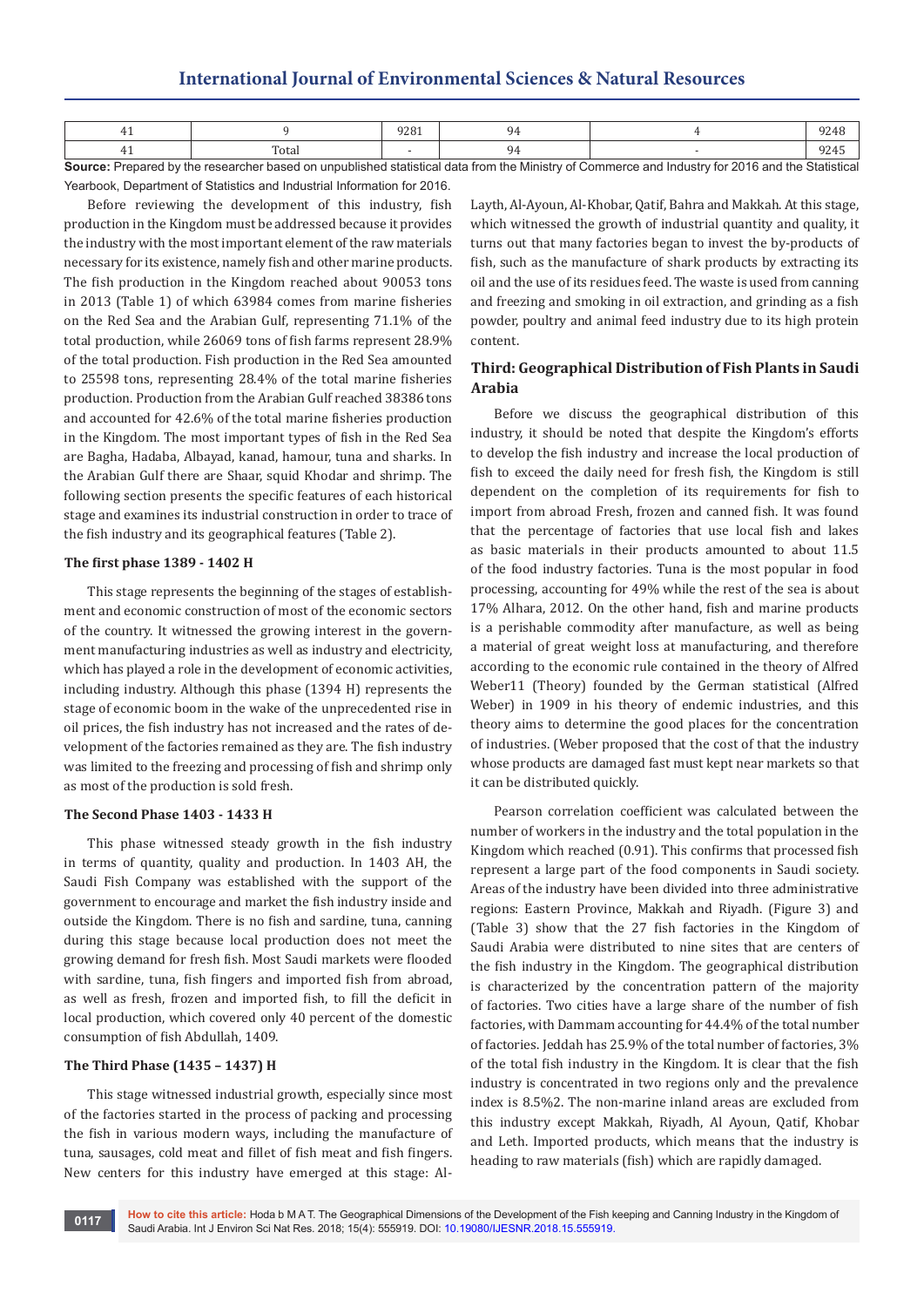

**Figure 3:** Fish production plants in Saudi Arabia.

**Source:** Prepared by the researcher based on unpublished statistical data from the Ministry of Commerce and Industry, Department of Statistics and Industrial Information, 2016.

| <b>Geographical Areas</b> | <b>Administrative areas</b> | <b>Cities</b>                | <b>Number of Factories</b> |
|---------------------------|-----------------------------|------------------------------|----------------------------|
|                           |                             |                              | 21                         |
| Eastern Region            | Eastern areas (15 factory)  | Dammam Oyoun Qatif Al Khobar |                            |
|                           |                             |                              |                            |
|                           |                             |                              |                            |
|                           |                             |                              |                            |
|                           | Mecca (10 factories)        |                              |                            |
| Western Region            |                             | Jedda Mecca Al layth Bahra   |                            |
|                           |                             |                              |                            |
|                           |                             |                              |                            |
| Middle Region             | Riyadh (2 factories)        | Riyadh                       |                            |
| 3 regions                 | 3 Regions                   | 9 cities                     | 27                         |

**Source:** Prepared by the researcher based on unpublished statistical data from the Ministry of Commerce and Industry, Department of Statistics and Industrial Information, 2016.

# **Fourth: The economic and economic characteristics of the fish industry in the Kingdom of Saudi Arabia**

**Table 4:** Geographical and economic characteristics of the fish industry In the Kingdom of Saudi Arabia for 2016.

|               |                            |               |             |                          | No. of |               | No of          | Geographical area |               |
|---------------|----------------------------|---------------|-------------|--------------------------|--------|---------------|----------------|-------------------|---------------|
| $\frac{0}{0}$ | <b>Production in tones</b> | $\frac{0}{0}$ | Investments | $\frac{0}{0}$<br>workers |        | $\frac{0}{0}$ | factories      | City              | <b>Region</b> |
|               | 97162                      |               | 755054566   |                          | 220    |               | 97             | Dammam            |               |
|               | 655                        |               | 99615165    |                          | 75     |               | 9              | Al Oyoun          | Eastern       |
|               | 4070                       |               | 72555555    |                          | 25     |               | 9              | Al Qatif          |               |
|               | 725                        |               | 2455555     |                          | 25     |               | 9              | AlKhobar          |               |
| 5555          | 95267                      | 5555          | 742420576   | 95504                    | 510    | 0050          | 90             |                   | Total         |
|               | 9122220                    |               | 9217655095  |                          | 642    |               | $\overline{2}$ | Jedda             |               |
|               | 77559                      |               | 056090275   |                          | 655    |               | 9              | AlLayth           |               |
|               | 9555                       |               | 772555555   |                          | 755    |               | 9              | Bahara            | Mecca         |
|               | 1555                       |               | 992259421   |                          | 755    |               | 9              | Mecca             |               |
| 12547         | 7595606                    | 56552         | 7620492270  | 52506                    | 2425   | 22552         | 95             |                   | Total         |
| 9565          | 24505                      | 0554          | 921555555   | 9555                     | 965    | 254           | $\overline{7}$ | Riyadh            | Riyadh        |
| 9565          | 24505                      | 0554          | 921555555   | 9555                     | 965    | 254           | $\overline{7}$ |                   | Total         |
| 955           | 7562565                    | 955           | 2569517209  | 955                      | 5450   | 955           | 72             | $\mathbf{1}$      | Total         |

**Source:** Prepared by the researcher based on unpublished statistical data from the Ministry of Commerce and Industry, Department of Statistics and Industrial Information, 2016.

**How to cite this article:** Hoda b M A T. The Geographical Dimensions of the Development of the Fish keeping and Canning Industry in the Kingdom of Saudi Arabia. Int J Environ Sci Nat Res. 2018; 15(4): 555919. DOI: [10.19080/IJESNR.2018.15.555919.](http://dx.doi.org/10.19080/IJESNR.2018.15.555919) **<sup>0118</sup>**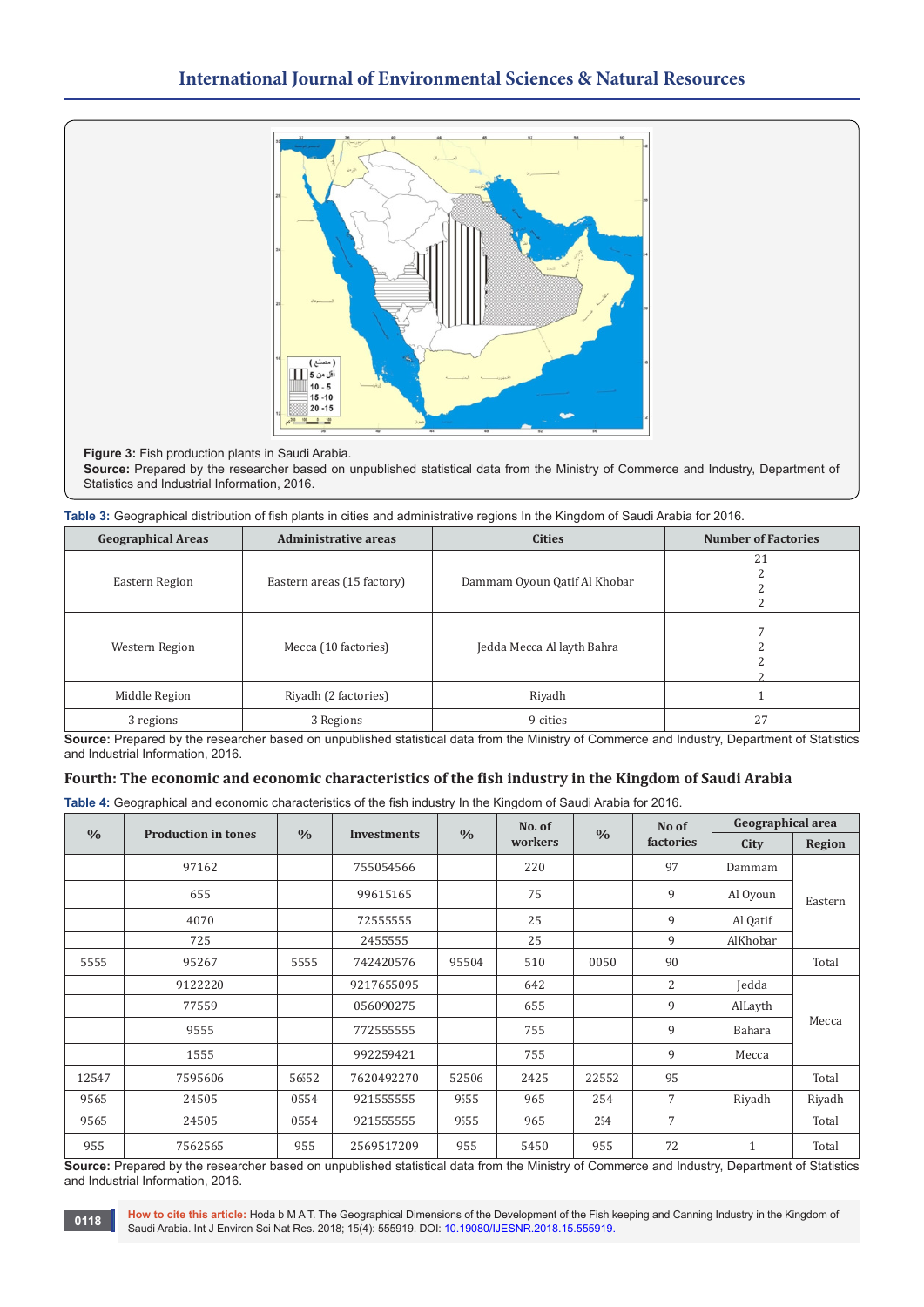# **International Journal of Environmental Sciences & Natural Resources**









Economic geography has played an important role in the growth of the fish industry. These characteristics include the number of factories, labor and capital, as well as annual production capacity (Table 4) and (Figures 4-7).

# **Investments**

The total number of fish factories in the Kingdom reached about 27 factories till 1437H. The total investment of this industry amounted to about 3.61890 million riyals, which reached about 139.2 per factory, where the minimum capital of the factory was 1.19 million riyals while it was the highest capital is 1404 million riyals.

Fish factories can be classified by the investor's capital into several categories:

**i. The first category:** factories with investments ranging between 1 - 5 million and 5 factories.

**ii. The second category:** factories with investments ranging between 5 - 40 million riyals and 13 factories.

**iii. The third category:** factories with investments ranging from 40 to 200 million riyals and five factories.

**iv. The fourth category:** factories with investments of more than 200 million riyals and the number of 4 factories.

This indicates that the majority of 48.1% of the 13 mediumsized enterprises, each with a capital of between 5 and less than 40.5 million riyals. It was also found that the majority of the factories have national capital except for three factories with a common capital. Partner nationality is Jordan at 50%. The plant is located in Dammam. Production started in 1423H (2013) with a capital of 7 million SR, 100% foreigner from Jordan, and settled in the city of Dammam also, with a capital of 1.1 million riyals. Production started in 1435 AH. The latter is also 100% foreign capital, which is from Egypt with a capital of 44.6 million riyals. Production started in 1430H, and the plant is also located in Dammam.

# **Labor**

The number of workers in Saudi fish factories reached 8505 workers, and range reached 2784, which is very large. The number of workers in the factory was 16 workers and the range number is 2,800.

With regard to the size of factories according to manpower, the factories can be classified according to the number of workers to the following categories:

These statistical numbers illustrate the following facts:

- **i.** The plants are small in size in terms of the workforce, which employs less than 21 workers are few, accounting for 7% of the total fish factories in Saudi Arabia.
- **ii.** The majority of the factories fall within the middle category, which employs 21 - 50 workers in the factory, which accounted for 37%.

**How to cite this article:** Hoda b M A T. The Geographical Dimensions of the Development of the Fish keeping and Canning Industry in the Kingdom of Saudi Arabia. Int J Environ Sci Nat Res. 2018; 15(4): 555919. DOI: [10.19080/IJESNR.2018.15.555919.](http://dx.doi.org/10.19080/IJESNR.2018.15.555919) **<sup>0119</sup>**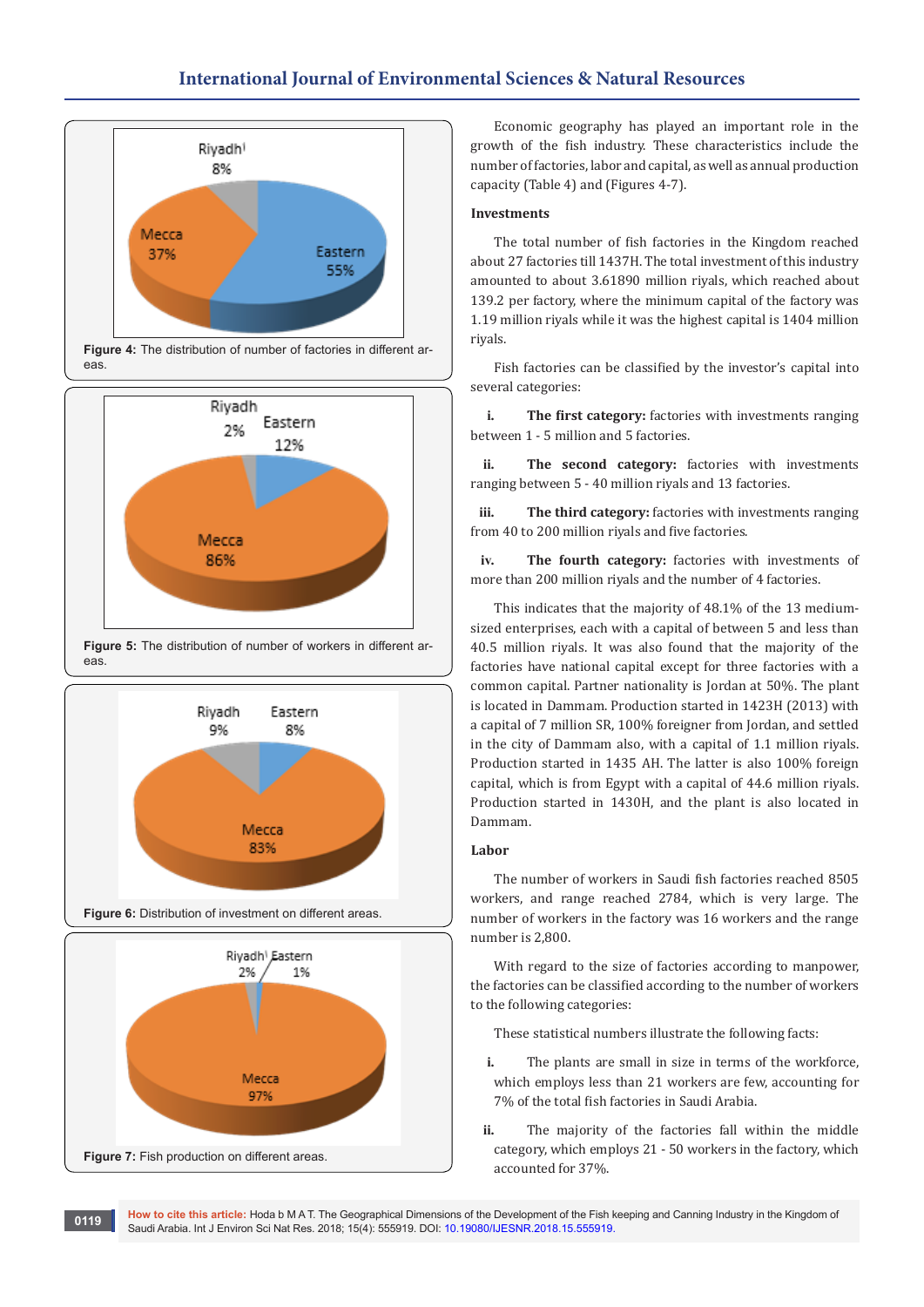**iii.** The factories that are considered very large 101 - 200 workers are accounted for 25%, while factories employing more than 200 workers are representing 14%.

It is worth mentioning that most of the labor in the fish industry are expat workers, while local employment size is very small and not to exceed 7.3% (Economic and Social Commission for Western Asia, 2000, p. 104) Perhaps the reason is the small wages, which is a discouraging element to local employment in the labor market.

# **Fifth: Localization of Fish Industry in the Kingdom**

The study of localization is one of the basic dimensions of the geographical distribution of the fish industry, because it depends on the perception of the extent to which the various components of the industry are attracted to a specific place. Location Quotient measures the degree of industrial activity in each administrative area separately compared to the general level of the Kingdom, as well as the nature of the industry to be established. If each of the country's regions has its own location Quotient factors this can determines the quality, characteristics and size of the industry.

The results of the measurement of Location Quotient are based on the number of factories indicated that the fish industry in three regions: Makkah (0.1) and the Eastern Region (0.1). These regions include Jeddah on the Red Sea coast, Dammam on the Arabian Gulf coast. Therefore, it is not surprising that it accounts for the largest share of the fish industry. Raw materials vary in their affect and level of attracting the industry depending on their location, nature, characteristics and vulnerability. Normally raw material affects the location of the fish industry and thus it is realized that only 11.5% of fish factories consume fish and lakes as basic products in their production (Al-Hurra, 2012, p. 114), and most factories rely on crude imported from abroad, because most of the domestic production is consumed as fresh or refrigerated products.

# **Sixth: Industrial Production of Fish Industry in the Kingdom**

One study indicates that full-capacity of fish processing and processing plants are about 38% (ESCWA, 2000, p. 104), which means that most of these factories are in the category of large factories with full machinery and advanced technology. Although Saudi consumers prefer to consume fresh fish in general, there are many types of fish and marine organisms that are not consumed fresh for economic and technical conditions. Thus, they are processed through manufacturing methods to generate products of different shapes, tastes and uses to suit different needs. The susceptibility of fish to rapid damage led to the development of ways to fish storage and conservation by drying and salting at first, yet with the expansion of markets and the development of manufacturing techniques, modern conservation methods have emerged by freezing (keeping fish frozen for up to six months at a below zero temperature), Canning by keeping in oil (there are fish species suitable for canning in the Red Sea such as tuna, sardine and mackerel such as sardines), cooking by boiling for

instance, and smoking (Raghba kind for instance) where the fish are exposed to smoke to dry and then packed in the storage boxes. Some other manufacturing industries related the fish industry are to benefit from low-value products and manufacturing waste, especially with the current economic and social changes in Saudi societies, the alterations of consumer needs and the emergence of value-added taxes. Fish products are characterized with their ability to meet multiple needs in terms of processing, taste and variety.

# **Geographical distribution of fish products**

The total number of fishes entering industrialization in terms of conversion reached 201518 tons in 2016. The industrial products vary according to Table 5: they are as follows: Fillet, fish meat, frozen shrimp, squid, mollusks and crab, fresh fish chunks, fish powder, Smoked fish, finger fish and smoked finger fish, in the following percentage 47.6%, 31.8% 15.3%, 4.8%, 0.1%, 0.06%, 0.05, 0.01%, respectively, based on the above numbers, the preferred types of products are the fillet, fish meat and frozen shrimp, they form the most industrial products of the (94.9%). The next part of the study attempts to address these products in detail in order to distribute them geographically on their sites so as to identify their manufacturing sites.

#### **Table 5.**

| <b>Number of Workers</b> | <b>Number of factories</b> | Percentage |
|--------------------------|----------------------------|------------|
| $75 - 95$                |                            | %2,4       |
| $21 - 50$                | 10                         | %22,5      |
| 51-100                   |                            | %94,5      |
| 101-200                  |                            | %70,1      |
| More than 200            |                            | %94.5      |

# **Fresh and refrigerated fish fillets**

Fish, or Fish fillet, are cut and sliced, and the thickness of the fillet is often the body of the fish, the meat is separated from the spine, thorns and bone, the result is pure meat. It has many types based on the type of fish it is made of. The most well-liked in Saudi is the Hamour filet. The nutritional value of fillet is high because it contains all the needed elements from protein, and vitamins for humans. It also contains antioxidants. It is characterized by containing 20% protein in pure meat, which means that it is easier to digest than the rest of the meat (Food and Health, 2001, p. 36). The product represents 47% of the total fish products of the fish industry; the production of this type is mainly at the Eastern region and Mecca.

## **Frozen and Processed Fish meat**

Freezing is one of the best ways to preserve fish if rapid freezing methods are used and if the product is stored and handled properly. In this type of fish preparation, the fish is kept frozen for up to six months at a temperature of 18 below zero, and it is known that fish meat contains a proportion of water between 60 - 80% during the process of freezing most of the water turned into ice. Frozen fish are considered a good alternative to fresh fish. The rapid freezing allows the fish to be kept in excellent condition for more than eight months. When smelling them for use, it is difficult